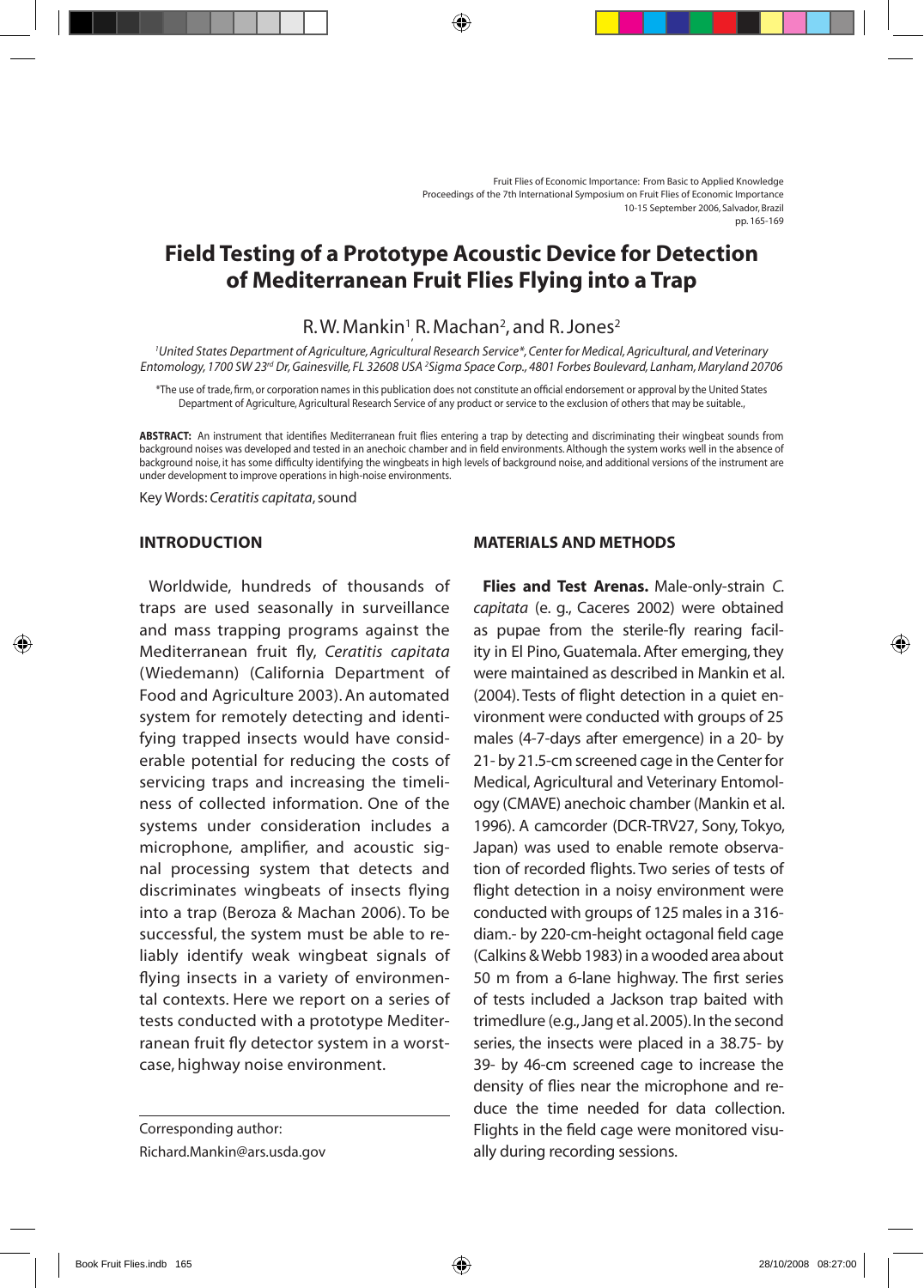**Acoustic Detection System.** The flight detection system was a portable prototype device, modified from a MobilePre USB preamplifier and audio interface (M-Audio, Irwindale, CA), that provided 40-70 dB amplification through two variable-adjustment gain controls. In the anechoic chamber, the background noise was low enough that we could use a 16-16 level of amplification (ca. 60% of maximum) to detect flights from long distances. In the field cage, however, it was necessary to reduce the amplification to 12-12 (ca. 44% of maximum) to avoid clipping the signal. A low-pass, 1800-Hz filter was implemented to avoid aliasing of the 8-kHz analog/digital conversions. An AT803B omnidirectional lavalier microphone (Audio-Technica, Stowe OH) provided signal input. The digitized signal was transferred to a laptop computer through a USB port and processed by custom-written Matlab (MathWorks, Natick, MA) software. The interface/preamplifier system sent two audio signals to ring buffers in the laptop memory. One was the amplified signal from the microphone. The second was a gated version of the signal, passed to the laptop whenever a tone detector was triggered by a 166  $\pm$  23 Hz signal. This frequency range had been selected in the early stages of this study as approximately the range of wingbeat frequencies typically produced during flights of a previously bioassayed, bisexual strain of *C. capitata*.

When a signal triggered the tone detector, the customized software collected 4096 signal samples (0.512 s) from each of the two channel buffers into a log file, beginning 0.128 s before the trigger to ensure capture of early wingbeats of a fly-by. In these tests, we usually collected 50 sets of triggered signals into each log file. After a log file was saved, it was analyzed by custom-written signal processing software that displayed oscillograms and spectra, and had partial capability to predict whether signals were *C.*  *capitata* flights, other insect flights, or background noise. For this report, we were concerned primarily with whether or not the system could reliably detect flight signals in high levels of background noise, so the tests included only *C. capitata* males, and we did not test the reliability of distinguishing among different species.

#### **Results and Discussion**

The sounds produced by *C. capitata* flights past a microphone are typically brief, but easily identifiable signals, as in the example of Figure 1. This example was one of a series of 50 flights recorded by the prototype detector in the anechoic chamber. The signal waxed and waned within about 10 ms (Fig. 1A), and the peak energy occurred at the 185-Hz wingbeat frequency (Fig. 1B). Lower, but energy significant peaks occurred at the second and third harmonics of the wingbeat frequency, 370 and 555 Hz, respectively. The wingbeat frequency depends on many factors, including the temperature (Unwin & Corbet 1984), the size of the fly (e.g., Darveau et al. 2005), and whether it is in lifting or falling, straight, turning, or hovering flight (Hedrick & Daniel 2006). The mean and standard error of 10 randomly sampled flights in the 50-flight series was  $190.5 \pm 3.04$  Hz. Our experience with several hundred flights of different groups of males and females (unpublished) is that the fundamental frequency of *C. capitata* flight is typically between 150 and 220 Hz. The results here and below suggest that the prototype detector would operate correctly over the entire range of frequencies we have observed.

The primary effects of background noise on the operation of the prototype wingbeat detector can be seen in comparisons of the oscillogram and power spectrum in Fig. 1 with those obtained from flights detected in the field cage. For example, the fly-by sig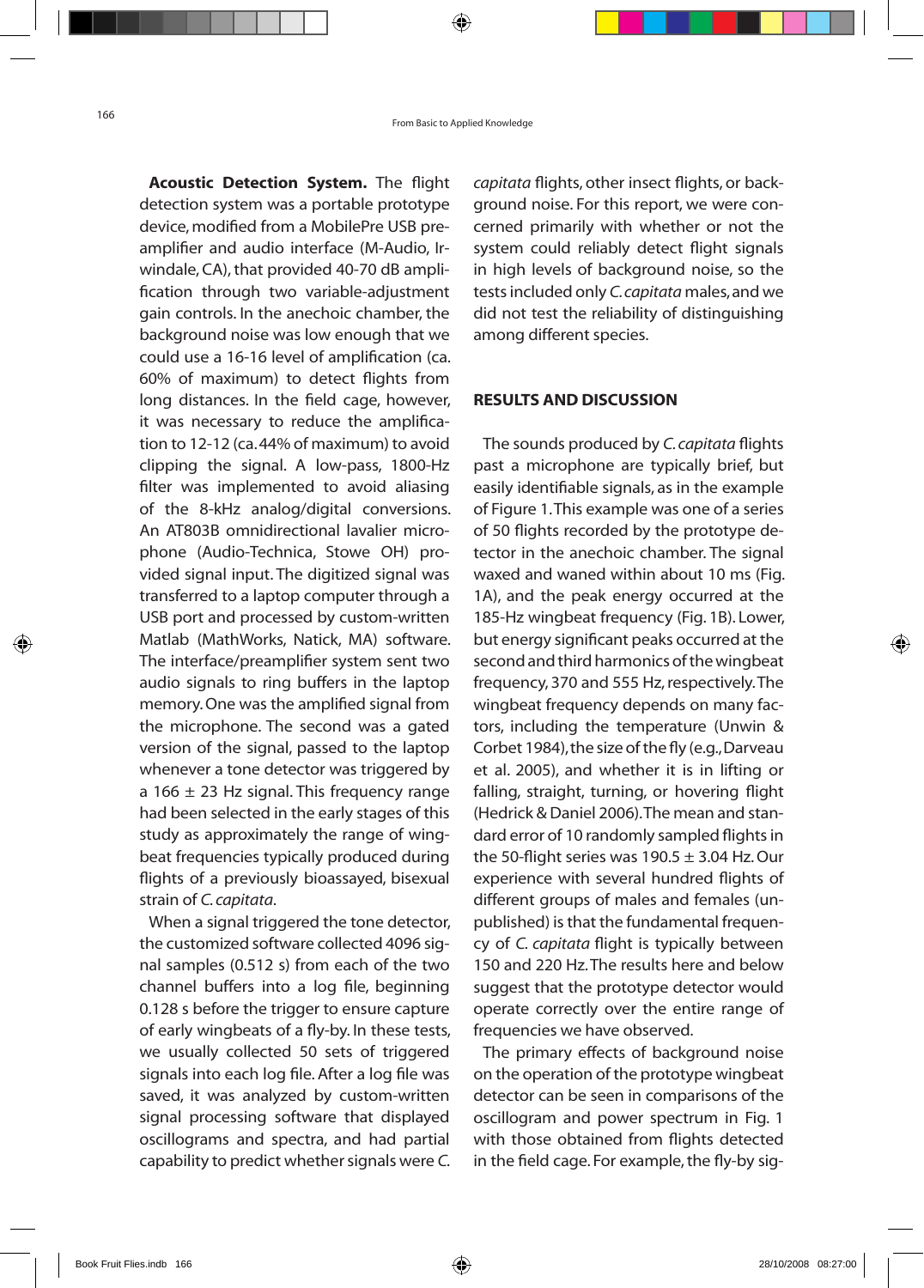nal in Fig. 2A is noticeable but somewhat obscured by noise compared to the flight observed in Fig. 1A. However, the obscuring noise separates out clearly from the wingbeat harmonics in the field-cage power spectrum because its energy is primarily below 100 Hz (Fig. 2B). The wingbeat frequencies (and the corresponding 2nd and 3rd harmonics) differ by about 20 Hz, but both wingbeat frequencies lie within the expected 150-220 Hz range.



**Figure 1**. A) Oscillogram and B) power spectrum of signals captured by prototype system triggered by male *C. capitata* flight in quiet background of anechoic chamber.

The flight in Fig. 1 was 2-4 cm farther than the 1-2-cm distance of the fly from the microphone in Fig. 2, estimated by visual observation, but it was still detectable, due to the low level of background noise. As the level of noise increases, the fly will not be detected unless it approaches closer to the microphone. If it approaches too closely, however, the signal may exceed the amplification range of the microphone. All the flights in Figs. 2-5 approached close enough that the signal peaks exceeded the amplification range and were clipped. Fortunately, the clipping affected only the high-frequency components of the signal and not the portion in the 150-550-Hz range of most interest to us.



**Figure 2.** A) Oscillogram and B) power spectrum of signals captured by prototype system triggered by male *C. capitata* flight in high-noise environment near traffic.

As expected, the noise was highly variable. In Figure 3, background noise obscured the oscillogram, and noise near 100, 300, and 600 Hz interfered with interpretation of the spectrum.

A particularly loud 80-Hz signal appeared in Fig. 4 but not in a sample recorded a few minutes later, shown in Fig. 5. In each of these spectra, a first harmonic is observed between 150-220 Hz, and  $2<sup>nd</sup>$  and  $3<sup>rd</sup>$  harmonics are seen at multiples of 2 and 3 times the first harmonic. These harmonics are likely to be key features of any automated wingbeat



**Figure 3.** A) Oscillogram and B) power spectrum of signals captured by prototype system triggered by male *C. capitata* flight during an interval with high levels of background noise at 100, 300, and 600 Hz.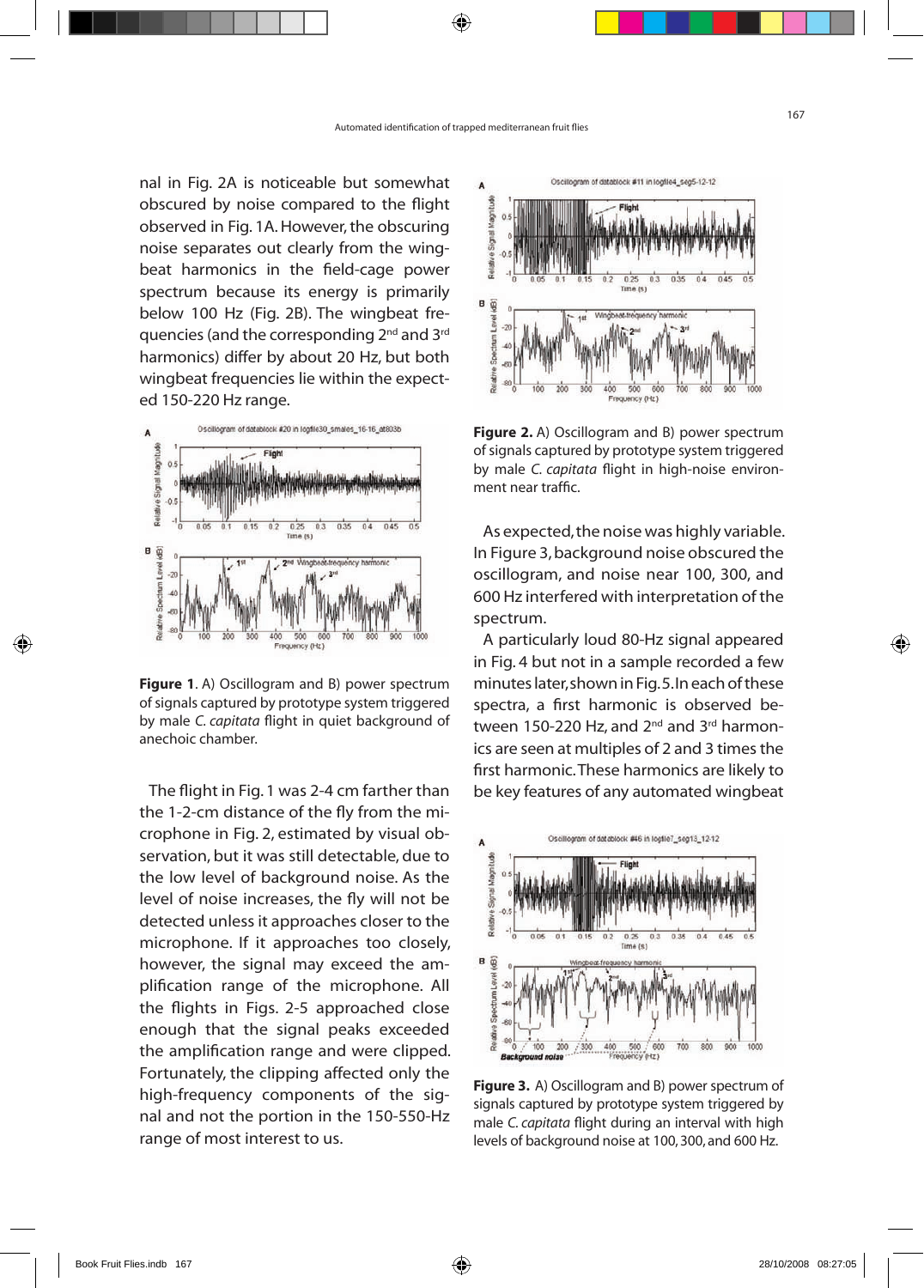

**Figure 4.** A) Oscillogram and B) power spectrum of signals captured by prototype system triggered by male *C. capitata* flight during an interval with high levels of background noise at 80 Hz.



**Figure 5.** A) Oscillogram and B) power spectrum of signals captured by prototype system triggered by male *C. capitata* flight a few minutes after the flight in Fig. 4, showing effects of changes in background noise.

identification system ultimately developed. The wingbeat harmonics were barely observable in Fig. 4, so this flight was probably at the lower limit of signal to noise ratios in which flights can be detected.

In contrast to the tests conducted in the anechoic chamber, where almost all of the tone detector triggers resulted in the capture of a flight, only 4 of about 200 triggers that occurred in a typical field cage test captured a flight. The other triggers in the field cage test captured background signals that either had a significant component at frequencies in the triggering range, or were so loud, e.g., Fig. 6, that the relatively low level of signal in the triggering range was nevertheless strong enough to trigger the tone detector. In a lower-noise environment, the rate of triggering on edge-of-range signals could be reduced by decreasing the amplification levels, but this also would reduce the distance over which the flight could be detected.

During this study, we observed an unexpected trigger of the system by a male flying directly into the side of the trap. The prototype did not detect any wingbeats, but it did trigger on the impact of the fly striking the trap (Fig. 7). In the absence of an observer, such an event would simply be deleted as background noise. Raindrops or other impacting objects can produce spectra similar to that observed in Fig. 7.

The results of these studies with the prototype detector suggest that future versions of the system may need to implement an additional prescreening stage between the signal triggered by the tone detector and the signal that ultimately will be sent to automated wingbeat identification software. A spectral filter could be implemented, for example, to discard signals that do not contain significant harmonic components. In envi-



**Figure 6.** A) Oscillogram and B) power spectrum of signals captured by prototype system triggered by high levels of background noise at 120 Hz.